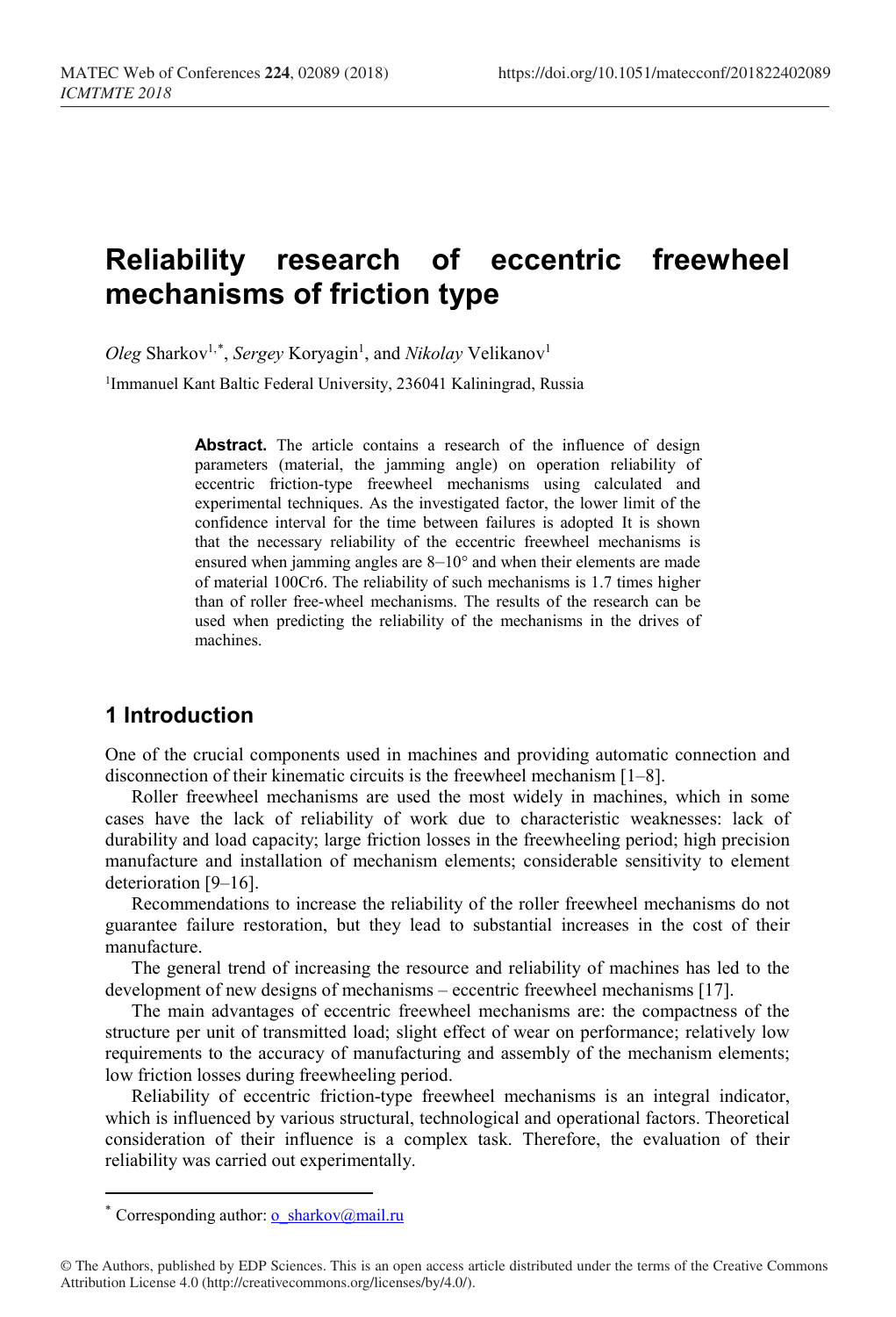### **2 Experimental research of reliability**

### **2.1 Experimental bench**

Investigation of the reliability of eccentric friction-type freewheel mechanisms was carried out on a special bench, which ensures the operation of the mechanisms under the most severe conditions.

The design of the experimental bench (Figure 1) includes: electric motor 1 (power 3.0 kW, rated speed 1435 min<sup>-1</sup>); belt drive 2 (gear ratio  $i = 1.5$ ); the crank-rocker mechanism 3, the output element of which is rigidly connected to the driving element of the freewheel mechanism. The outer casing of the mechanism is rigidly mounted in the replaceable casing 4, which is connected to the electromagnetic brake 6 by means of a gear 5 (total gear ratio  $i = 1.0$ ).

When the experimental bench works, for every turnover of crank a complete cycle of operation of eccentric freewheel mechanisms consisting of periods of jamming and jamming state, jamming out and freewheeling is executed.



**Fig. 1.** Kinematic scheme of the experimental bench.

Turning on and off the freewheel mechanisms during bench operation occurs at the extreme positions of the rocker arm. Consequently, the dynamic loading of mechanisms will be greater than when working in the drives of machines.

#### **2.2 Experimental procedure**

As a criterion for reliability of eccentric freewheel mechanisms specified in the design, it is recommended to take the average time between failures [18–21]. To estimate it using the calculated and experimental approaches, it is necessary to determine the upper  $t<sub>T</sub>$  and lower  $t<sub>B</sub>$  limits of the confidence interval for the time between failures.

Since the freewheel mechanisms relate to the repairable constructions, the formulas for determining the upper  $t<sub>T</sub>$  and lower  $t<sub>R</sub>$  limits for the confidence interval can be written as

$$
t_{\rm T} = \frac{2t_{\rm T}}{\chi_{(1-\alpha):2(n+1)}^2} \tag{1}
$$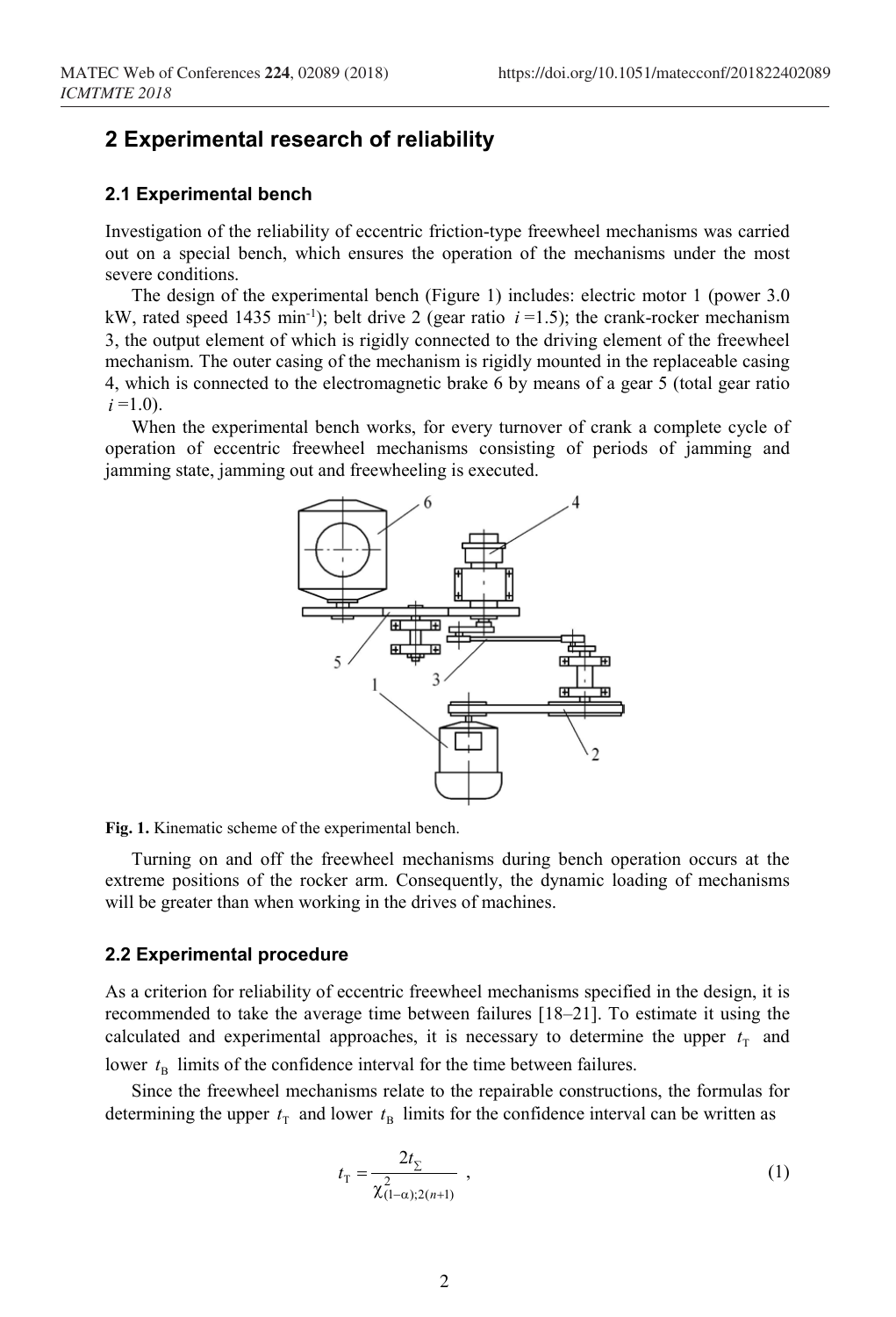$$
t_{\rm B} = \frac{2t_{\Sigma}}{\chi_{\alpha;2n}^2} \tag{2}
$$

where  $t_{\Sigma}$  – is the total test time of all specimens;  $\chi^2_{(1-\alpha);2(n+1)}$  and  $\chi^2_{\alpha;2n}$  – are the  $\chi$ squared distribution with degrees of freedom  $2(n+1)$  and  $2n$ ;  $n -$  is the total number of failures observed during the experiment  $t<sub>y</sub>$ ;  $\alpha$  – is the probability belief,  $\alpha$  =0.9.

A feature of the functioning of freewheel mechanisms is that the number of switching cycles for the same time can be different. Therefore, the limits of the confidence interval are conveniently defined as the number of cycles of the mechanism switching  $N<sub>T</sub>$  and  $N<sub>B</sub>$ , which occurred respectively in time  $t<sub>T</sub>$  and  $t<sub>B</sub>$ .

One of the following events was taken as a failure: slipping or hitting during turn-on and turn-off periods; noise and vibration during operation.

#### **2.3 Experimental specimens**

Experimental specimens of eccentric freewheel mechanisms (Table 1) series No. 1-6 were made with external arc protrusions  $\beta = 15^{\circ}$  on eccentric rings. The mechanisms of series No.6 had rolling bodies (rollers) installed between the working surfaces of the eccentric and eccentric rings. Such a design solution makes it possible to reduce the angle of jamming. For comparison, Table 1 shows the freewheel roller mechanism (series No.7), whose reliability tests were carried out under similar conditions.

| Serial<br>number | Diameter of casing<br>$D$ , mm | Jamming angle $\alpha$        | Material |
|------------------|--------------------------------|-------------------------------|----------|
|                  | 60                             | $9^{\circ}$ ±25'              | 100Cr6   |
| $\overline{2}$   | 60                             | $9^{\circ}$ ±25'              | 14NiCr10 |
| 3                | 60                             | $9^{\circ}$ ± 25'             | 20MnCr5G |
|                  | 60                             | $12^{\circ}$ ± 25'            | 100Cr6   |
| 5                | 60                             | $5^{\circ}$ $\pm 25^{\prime}$ | 100Cr6   |
| 6                | 60                             | $5^{\circ}$ $\pm 25^{\prime}$ | 100Cr6   |
| 7                | 107                            | $7^{\circ}$ ±20'              | 100Cr6   |

**Table 1.** The main parameters of prototype mechanisms.

Each series included several prototypes of mechanisms with the same parameters. Mechanisms worked for 5–10 hours a day, with a switching frequency of 16 Hz.

The reliability study of eccentric freewheel mechanisms included two stages. Initial break-in under conditions of reduced rated load *T* =5–10 N m for 8–10 hours. Then, each specimen was tested under an operating load  $T = 25$  N m for a specified estimation time of 50 hours. During this period, the number of failures was fixed *n* when the mechanisms work.

The reliability of the freewheel roller mechanisms was determined under similar conditions – rated load  $T=100$  N m, switching frequency 5 Hz, operating time of the mechanisms was 10...15 hours per day.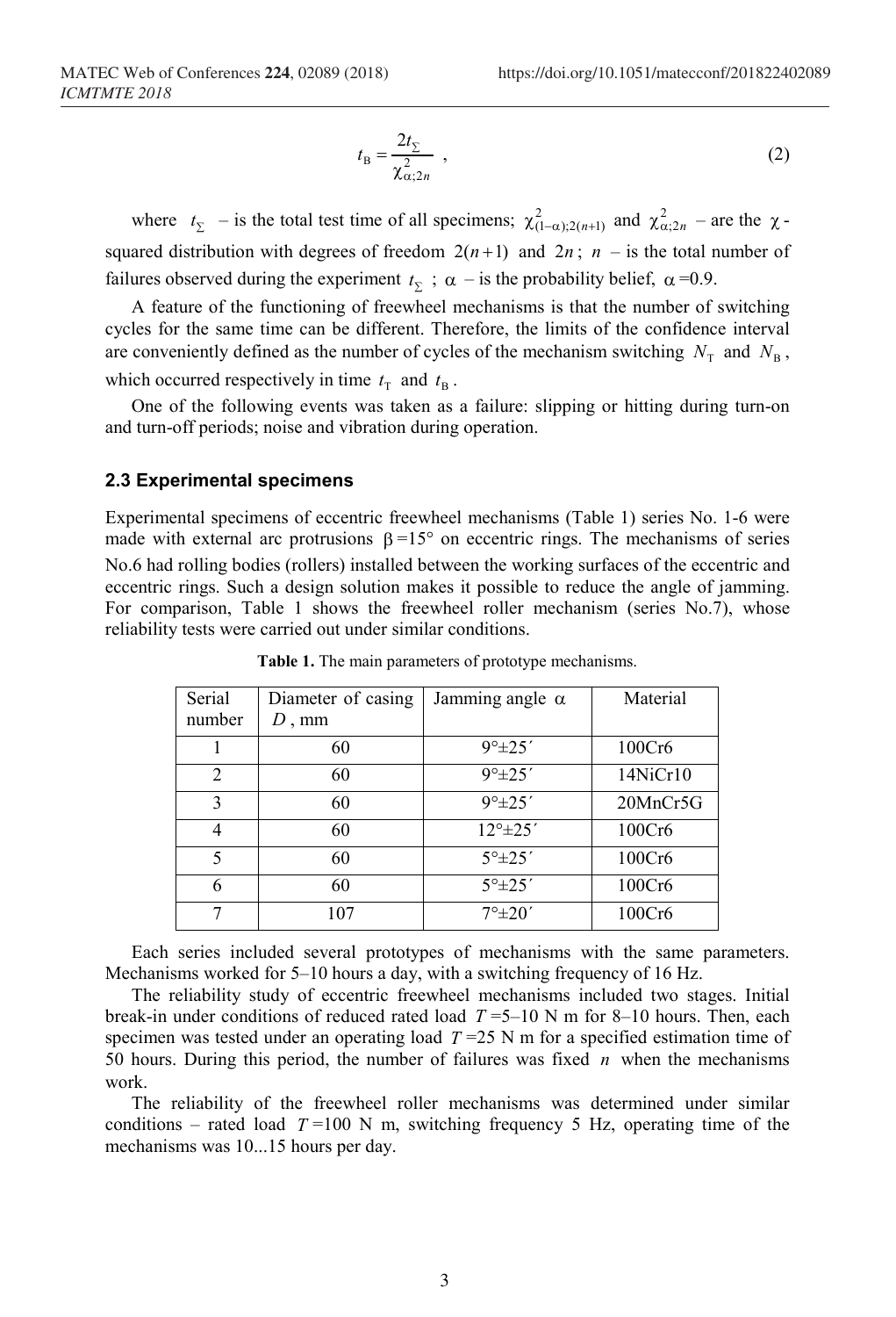## **3 Experimental results and discussion**

To assess the reliability of eccentric freewheel mechanisms, the lower limit  $N_B$  of the confidence interval for mean time between failures (Figure 2) was adopted as a comparison criterion.



**Fig. 2.** Number of switching cycles, corresponding to the lower limit of the confidence interval for the time between failures.

Experimental specimens of eccentric freewheel mechanisms of the series No.1 showed high reliability of operation for the entire test period.

Experimental specimens of series No.2-3 after 30–40 hours of testing began to work with slipping. This happened because of the wear of their contacting surfaces due to insufficient wear resistance of 14NiCr10 and 20MnCr5G steels under conditions of frequent switching.

For the prototypes of the mechanisms of the series No.4-5, after 20–30 hours of operation, their slipping and periodic non-jamming out became apparent. This is explained by the fact that the size of the jamming angles is correspondingly larger (specimen No.4) and less (specimen No.5) of the recommended  $\alpha = 8-10^{\circ}$ .

The work of the prototype of the series No. 6 was accompanied by increased noise and vibration of the mechanism. After disassembly and inspection, it was established that the rollers do not rotate during operation, but are jammed between the working surfaces. As a result, dents and scuffs are formed on the raceways of the rolling bodies.

### **4 Conclusion**

Experimentally proved that reliability of the eccentric friction-type freewheel mechanisms made of recommended 100Cr6 steel is 1.7 higher than of the roller ones. The mechanisms made of 14NiCr10 and 20MnCr5G steels have roughly the same reliability, which is less than the roller ones in 1.25 and 1.41 times, respectively.

When the jamming angle is increased or decreased from the recommended value  $\alpha$ =8– 10° the reliability of the eccentric freewheel mechanisms decreases in comparison with the rollers in 1.17–2.10 times.